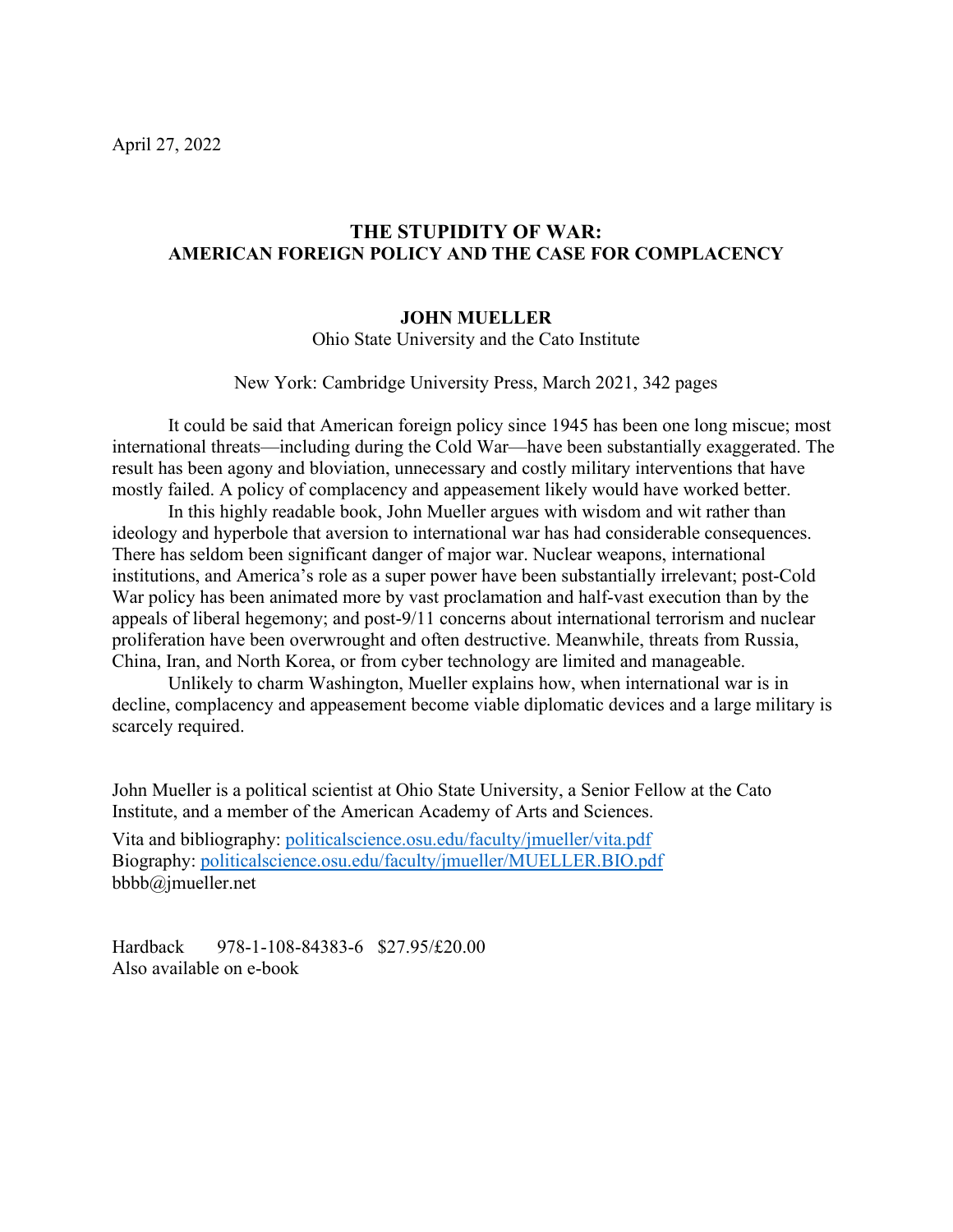### **Contents**

*List of Figures Acknowledgements*

Prologue: The Rise of War Aversion and the Decline of International War

#### PART I ASSESSING THE THREAT RECORD

- 1 Korea, Massive Extrapolation, Deterrence, and the Crisis Circus
- 2 Containment, Vietnam, and the Curious End of the Cold War
- 3 Military Intervention and the Continued Quest for Threat after the Cold War
- 4 Al-Qaeda and the 9/11 Wars in Afghanistan, Iraq, Pakistan
- 5 Chasing Terrorists Around the Globe and Other Post-9/11 Ventures

#### PART II EVALUATING PRESENT THREATS

6 The Rise of China, the Assertiveness of Russia, and the Antics of Iran

- 7 Proliferation, Terrorism, Humanitarian Intervention, and Other Problems
- 8 Hedging, Risk, Arrogance, and the Iraq Syndrome

Afterword: Aversion to International War as an Explanatory Variable

Appendix: A Sardonic Litany

*Notes References Index*

War is mankind's most tragic and stupid folly.

--General Dwight D. Eisenhower, Commencement speech at the United States Military Academy, West Point, June 3, 1947. Quoted by President Barack Obama at the same venue, May 28, 2014.

War is a profanity because, let's face it, you've got two opposing sides trying to settle their differences by killing as many of each other as they can.

--General Norman Schwarzkopf, 1991.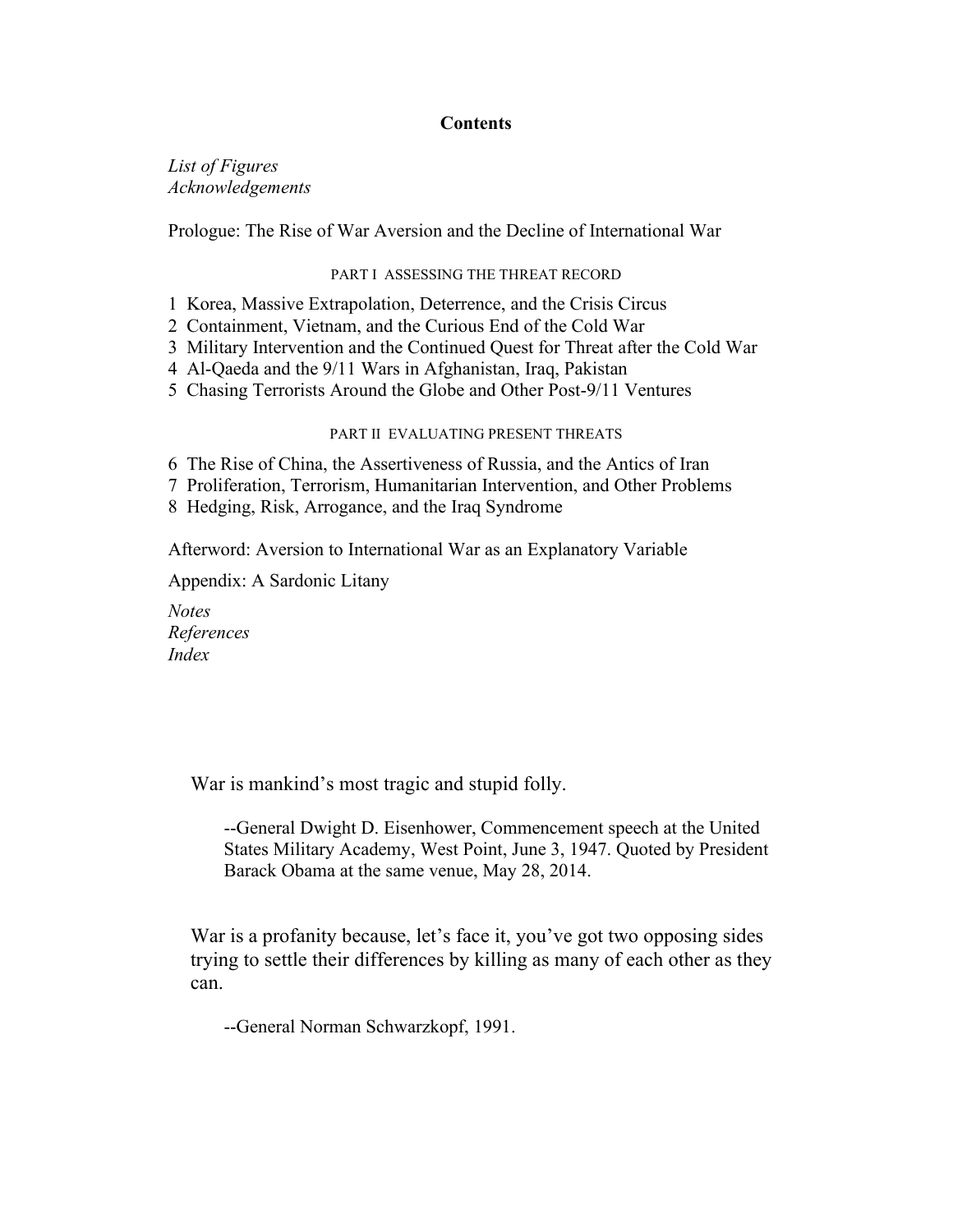## **Prepublication Endorsements**

John Mueller is unfailingly incisive, witty, original, prescient, and constructively contrarian. True to form, this case for complacency will shake you out of your complacency on American military policy.

--Steven Pinker, Johnstone Professor of Psychology, Harvard University, and the author of *The Better Angels of Our Nature*

*The Stupidity of War* is smart, provocative, and clearly argued. It gives competing arguments a real run for their money and charts a path forward that is important for theory, policy, and how we as citizens should think about our world.

--Robert Jervis, Columbia University

John Mueller is incapable of writing a boring sentence. Once again he has produced a thoughtprovoking, brilliant, funny and iconoclastic work, one that deserves to be discussed in classrooms and staterooms for decades to come. It would be very difficult for even the most hardened foreign policy professionals to read it and come away with their basic assumptions intact.

--Christopher Fettweis, Tulane University

John Mueller once again unsheathes his pen to puncture the Washington threat consensus. Interstate war? Anachronistic. Nuclear weapons? Irrelevant. International terrorism? Overblown. Mueller's deft critiques of the US' national security obsessions take on even greater urgency at a time when over 200,000 Americans have died from a global pandemic that all our guns, bombs, and metal detectors were powerless to prevent.

--Jacques E.C. Hymans, University of Southern California

Monetary inflation has virtually disappeared in America, but John Mueller documents that threat inflation is as virulent as ever. Despite our vast military budget and dominance of our hemisphere, our leaders repeatedly insist on seeing us as perpetually vulnerable. He makes a convincing case that our rivals are far less formidable that we imagine – and that, in fact, the 21st century has brought a worldwide understanding of the folly of war that should reshape how governments and citizens think about national security.

--Stephen Chapman, Chicago Tribune

Once again, Mueller challenges and dazzles with his acute vision and acid assessment of conventional national security wisdom. He argues that attitudes toward war have changed, "roughly following the pattern by which the ancient and once-formidable formal institution of slavery became discredited and then obsolete." This is not a new argument for him, but he brings new evidence to bear. Along the way, Mueller also documents a history of US post-world War II threat inflation, gives US wars a failing grade, and questions most authority. All the while weaving in movie, musical, and literary references.

--Neta C. Crawford, Boston University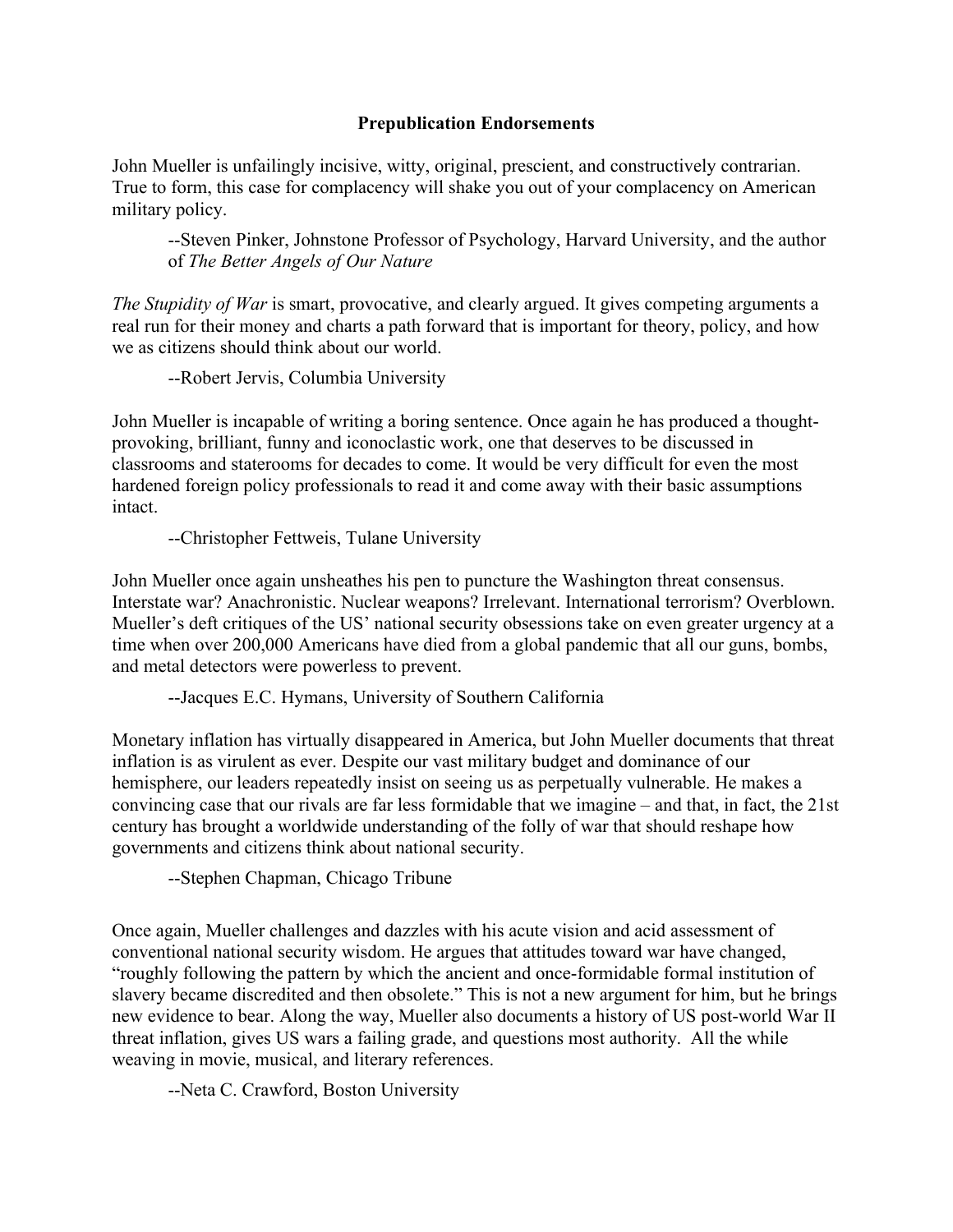John Mueller has launched a characteristically bold and sweeping assault on the key tenets of American national security policy: deterrence and containment. He makes a spirited case for complacency in the face of an essential absence of substantial security threats, due in part to aversion to international war on the part of developed states. Even readers who do not agree will be challenged by a well-crafted and thoroughly documented argument.

--Martha Crenshaw, Stanford University & Wesleyan University

In this book, John Mueller makes the bold argument that a culture of peace - not institutions, democracy, or American leadership - is the source of peace since World War II. He goes on to recite and refute historical examples of alarmist rhetoric about potential threats that proved to be exaggerated.

--Deborah Welch Larson, University of California, Los Angeles

Mueller's account of a rising aversion to international war since 1945 provides a timely rejoinder to ominous predictions of war.

--Etel Solingen, University of California Irvine